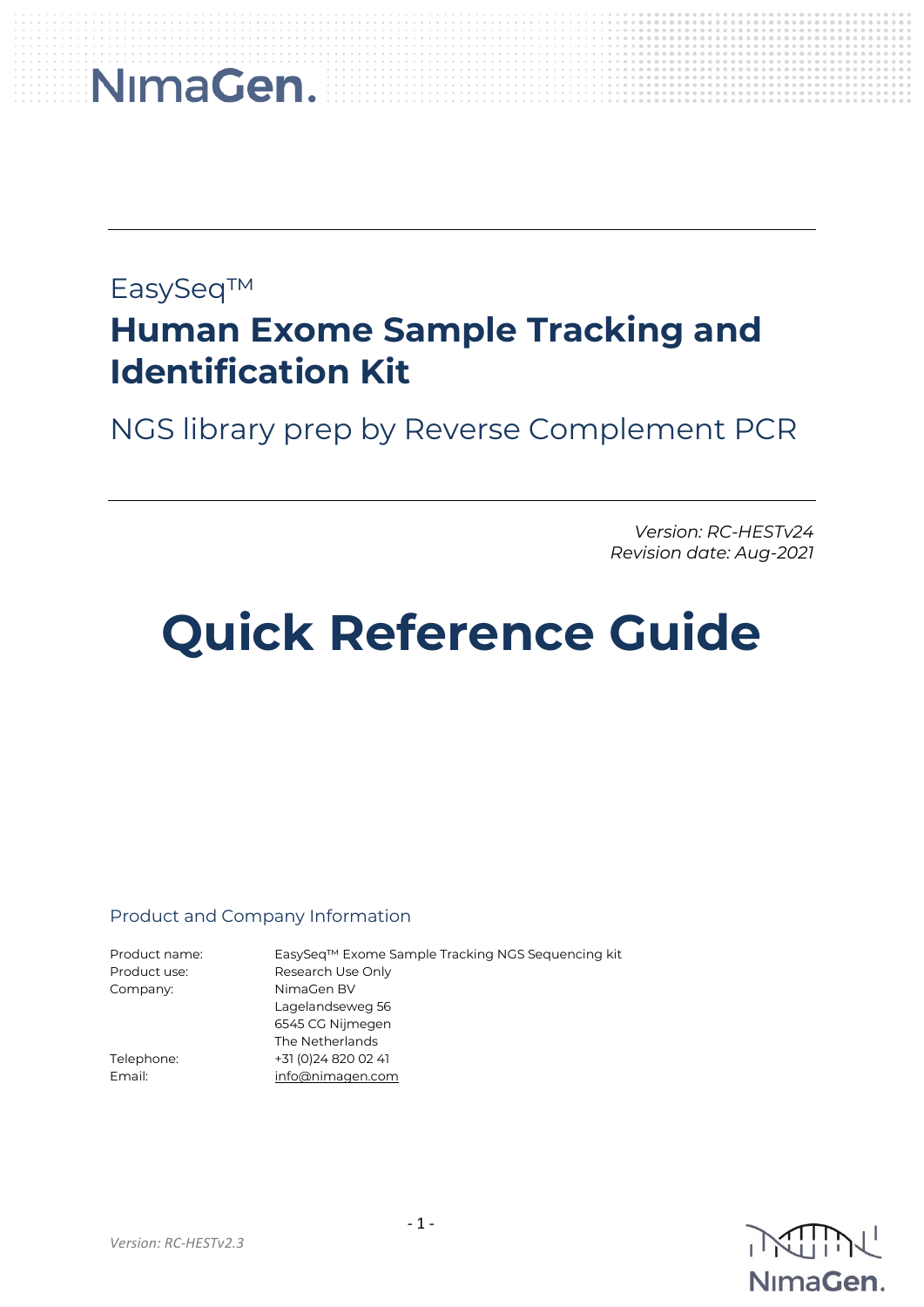#### Product Use

The EasySeq™ Human ID and Sample Tracking kit is a single-tube multiplex NGS library preparation kit, for genotyping an optimized panel of 36 exonic, highly variable identification SNPs in Human DNA. This profile can be utilized to extract intrinsic identifiers from human genome or exome sequencing data. The kit provides is intended to create Illumina® compatible libraries.

#### Kit Content: p/n RC-HEST096

| <b>Description</b>                                     | <b>Packaging</b> | 96 rxn kit       |
|--------------------------------------------------------|------------------|------------------|
| Reverse-Complement PCR<br>Probe Mix (black cap)        | Tube             | $24 \mu L$       |
| RC-PCR HiFi MasterMix<br>(2x concentrated, purple cap) | Tube             | $1.1 \text{ ml}$ |
| RC-PCR probe dilution buffer<br>(blue cap)             | Tube             | $250$ µ          |

Choose one of the following options for Indexing and order as a separate item at NimaGen. IDX plates are half-skirted: 4titude FrameStar® Break-A-Way PCR Plate

#### Kit Content: p/n IDX096-U0x

| <b>Description</b>                                                                                                                                                                                                                                                                                                                   | <b>Packaging</b>                                                                                                                            | <b>Content</b>                          |
|--------------------------------------------------------------------------------------------------------------------------------------------------------------------------------------------------------------------------------------------------------------------------------------------------------------------------------------|---------------------------------------------------------------------------------------------------------------------------------------------|-----------------------------------------|
| Index Primer Plate with<br>96 Unique Dual Indexes for<br>Illumina<br>Choice of 8 available sets of 96<br>indexes<br>IDX96-U01 (UDI 1-96)<br>IDX96-U02 (UDI 97-192)<br>IDX96-U03 (UDI 193-288)<br>IDX96-U04 (UDI 289-384)<br>IDX96-U05 (UDI 385-480)<br>IDX96-U06 (UDI 481-576)<br>IDX96-U07 (UDI 577-672)<br>IDX96-U08 (UDI 673-768) | 96-well plate,<br>sealed, containing<br>96 different,<br>predispensed, dried<br>down and colored<br>primer sets. Ready<br>to use for RC-PCR | $1$ plate + $12$<br>strips of 8<br>caps |

*Compatible with single index reads and unique dual index reads of 8 and 10 bp.*

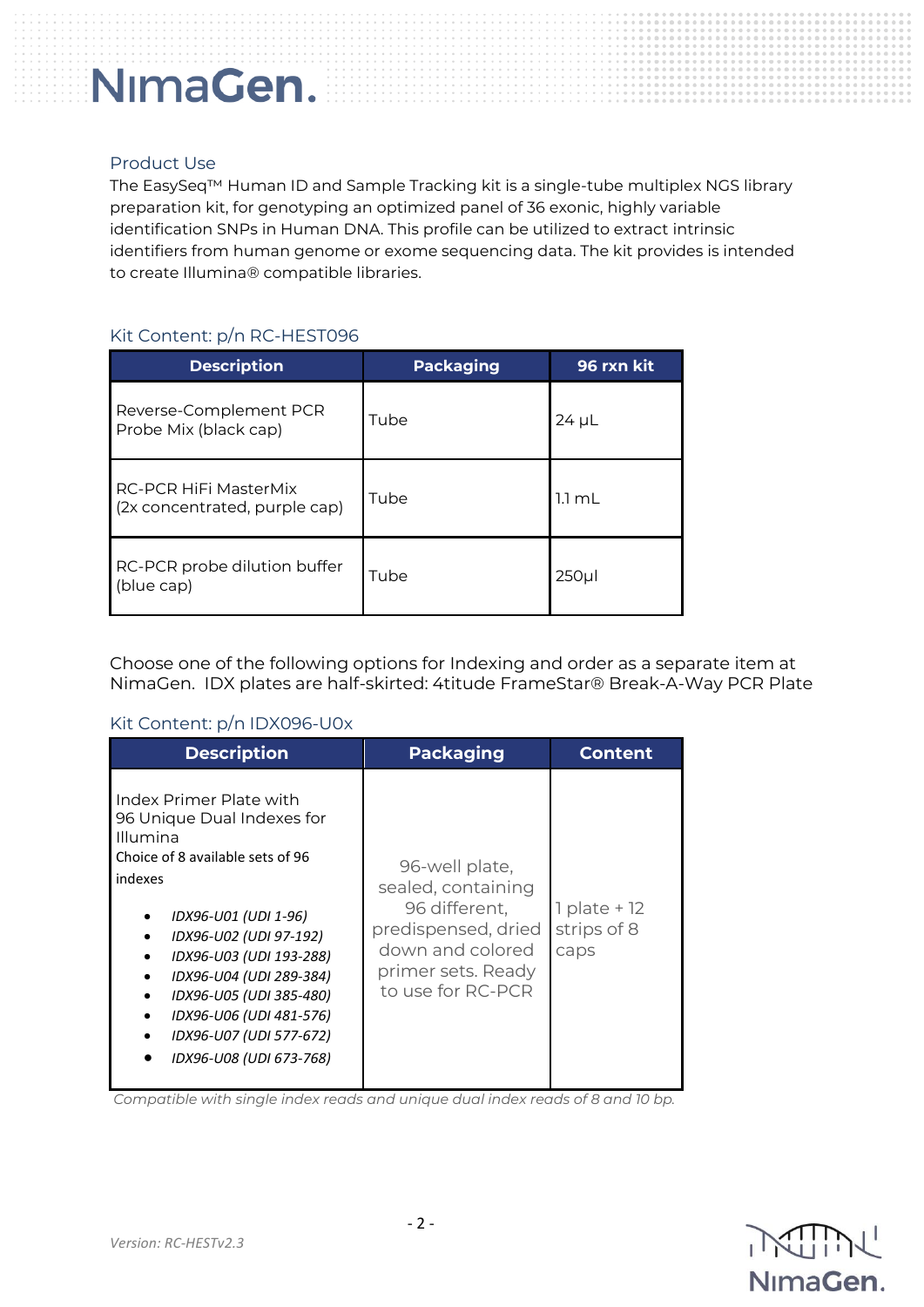### **Quick-start Protocol**

### **1. Thermocycling program**

| Temp:          | <b>Duration:</b> | <b>Ramping rate:</b> (from previous<br>step) | Cycles |  |
|----------------|------------------|----------------------------------------------|--------|--|
|                |                  |                                              |        |  |
| 98°C           | 1 minute         | N/A                                          | 1x     |  |
|                |                  |                                              |        |  |
| $98^{\circ}$ C | 10 seconds       | Max                                          | 1x     |  |
| 80°C           | 1 second         | Max                                          |        |  |
| $58^{\circ}$ C | 5 minutes        | $0.1^{\circ}$ C/sec (or 2% of max)           |        |  |
| $72^{\circ}$ C | 1 minute         | Max                                          |        |  |
|                |                  |                                              |        |  |
| $98^{\circ}$ C | 10 seconds       | Max                                          |        |  |
| 80°C           | 1 second         | Max                                          | 2x     |  |
| $58^{\circ}$ C | 30 minutes       | $0.1^{\circ}$ C/sec (or 2% of max)           |        |  |
| $72^{\circ}$ C | 30 seconds       | Max                                          |        |  |
|                |                  |                                              |        |  |
| $98^{\circ}$ C | 10 seconds       | Max                                          | 34 x   |  |
| 80°C           | 1 second         | Max                                          |        |  |
| $58^{\circ}$ C | 1 minute         | $0.5^{\circ}$ C/sec (or 10% of max)          |        |  |
| $72^{\circ}$ C | 30 seconds       | Max                                          |        |  |

Heated lid at 105°C

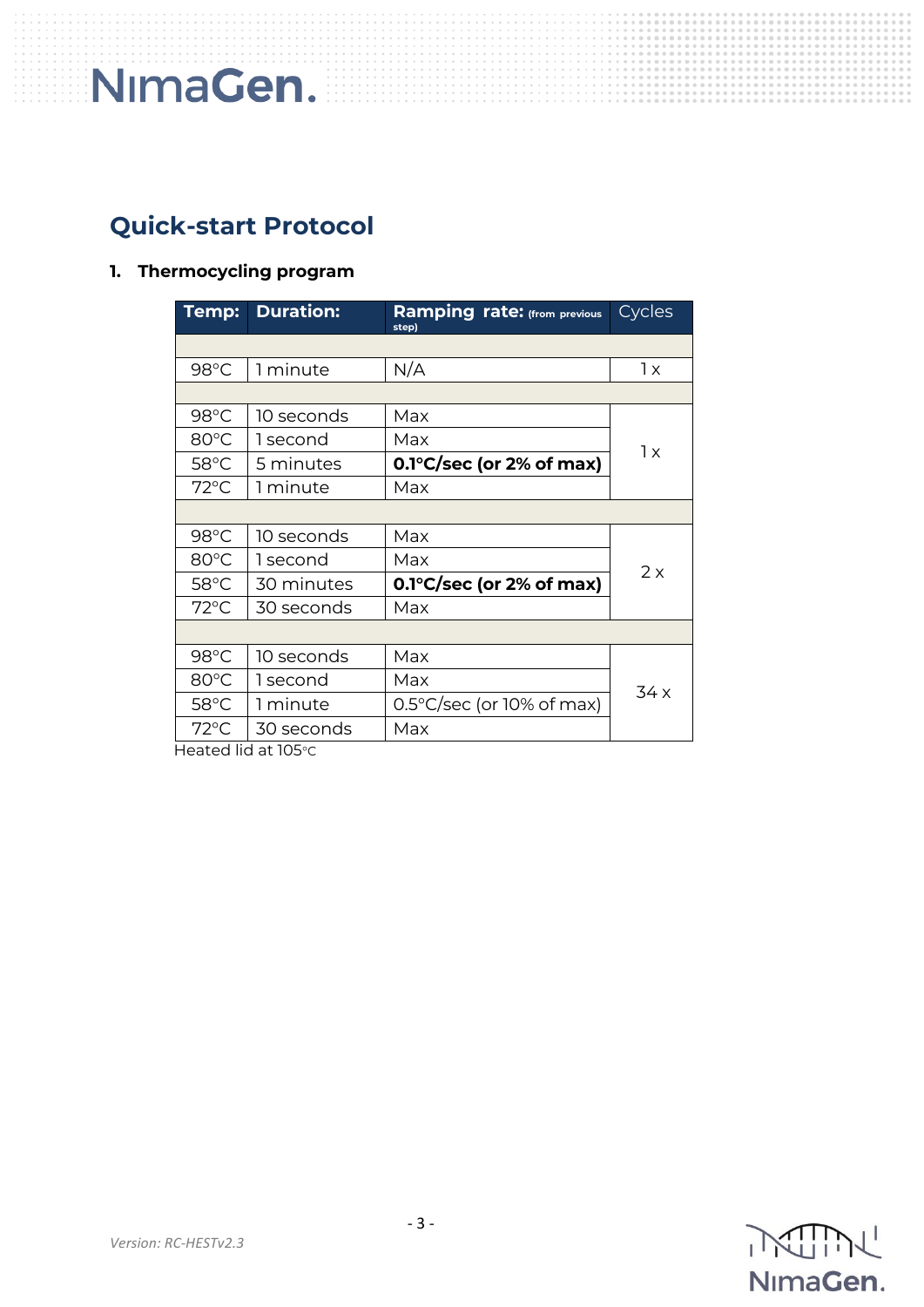### **2. Reverse Complement PCR**

*In this step, the target specific RC-probes will be transformed into the functional Gene-specific indexing PCR primers. These Gene-specific indexing PCR primers will then be used in a balanced multiplex PCR to simultaneously amplify the targets and add the illumina sequence adaptors and indexes.*

2.1 Thaw on ice:

NimaGen.

- RC-PCR probe mix (Black cap)
- RC-PCR probe dilution buffer (Blue cap)
- RC-PCR HiFi Mastermix (White cap)
- 2.2. Take an IDX PCR plate and cut off the number of strips needed (8 samples/strip)

**Note: Register the indexes used (IDX set/strip-column number and well position for each DNA sample).** 

- 2.3. Prepare the Probe-Polymerase mastermix, by combining and mixing:
	- 0.2 µL RC-probe mix / sample
	- 10 µL RC-PCR HiFi Mastermix / sample
	- 1.8 µL RC-lowTE / sample
	- 4 µL PCR grade water

**Note: There is a 20% extra in the probe mix tube to correct for pipetting loss by preparing master mixes. It is recommended to allow for a 10% extra when preparing the mastermix.**

- 2.4. Quick-spin the PCR plate or strips, and remove seals carefully.
- 2.5. Add to each tube: 16 µL of the Probe-Polymerase mastermix (from step 2.3).
- 2.6. Add to each tube: 4 µL (diluted) DNA
- 2.7. Close tubes, short vortex
- 2.8. Perform a short spin.
- 2.9. Start the RC-PCR program and place samples in the PCR cycler when block is between 60°C and 90°C, close the lid.

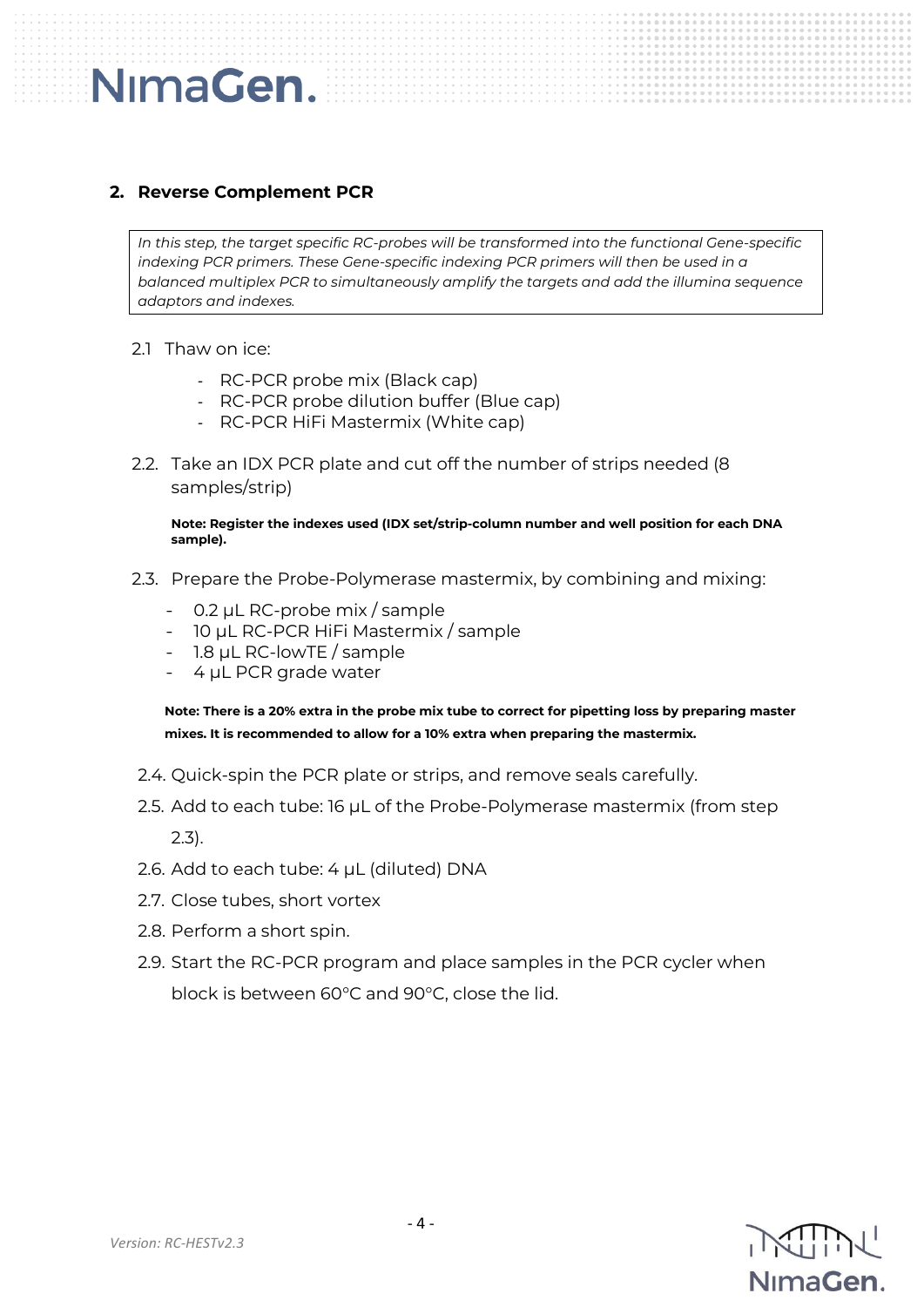**The samples have now been amplified and tagged with a sample specific index and sequencing tail. From this point, all PCR products can be pooled together, purified by a single AmpliClean purification to remove primers and salt**

#### **3. Pool, Purify and Sequence**

**Note: Before pooling, optionally check the unpurified PCR products on agarose.**

- 3.1. Bring beads solution to Room Temperature.
- 3.2. Prepare the sequencing pool by combining 5 µL of each PCR reaction

(except negative controls) in a new 1.5 mL Eppendorf tube.

**Note: If not all samples have the same yield, it is recommended to correct this by adjusting the 5 µL input according to the relative concentration.**

- 3.3. Bring 40 µL of this combination pool to a new, 1.5 mL Eppendorf tube.
- 3.4. Add 60 µL water (total pool volume is now 100 µL)
- 3.5. Purify 1:1
	- a. Vortex beads thoroughly to re-suspend.
	- b. Add 100 µL beads solution to the 100 µL pool and mix well immediately by pipetting up and down.
	- c. Incubate for 5 minutes, off magnet.
	- d. Place on magnet for 3 minutes or for the solution to be fully cleared.
	- e. Remove and discard liquid carefully without disturbing the beads.
	- f. Add 200 µL (freshly prepared) 75% ethanol, without disturbing the beads.
	- g. Wait for 1 minute.
	- h. Repeat steps e, f and g.
	- i. Carefully remove all liquid without leaving traces of ethanol.
	- j. Dry with open cap for 2-3 minutes at Room Temperature. **Do not overdry.**
	- k. On Magnet: Add 50 µL Low TE.
	- l. Off Magnet: Re-suspend the beads by flicking or short vortexing.
	- m. Incubate for 2 minutes, off magnet.
	- n. Put on magnet and wait for 3-5 minutes or for the solution to be fully cleared.
	- o. Carefully bring 40 µL of the clear solution to a new 1.5 ml Eppendorf tube making sure not to transfer any of the beads.

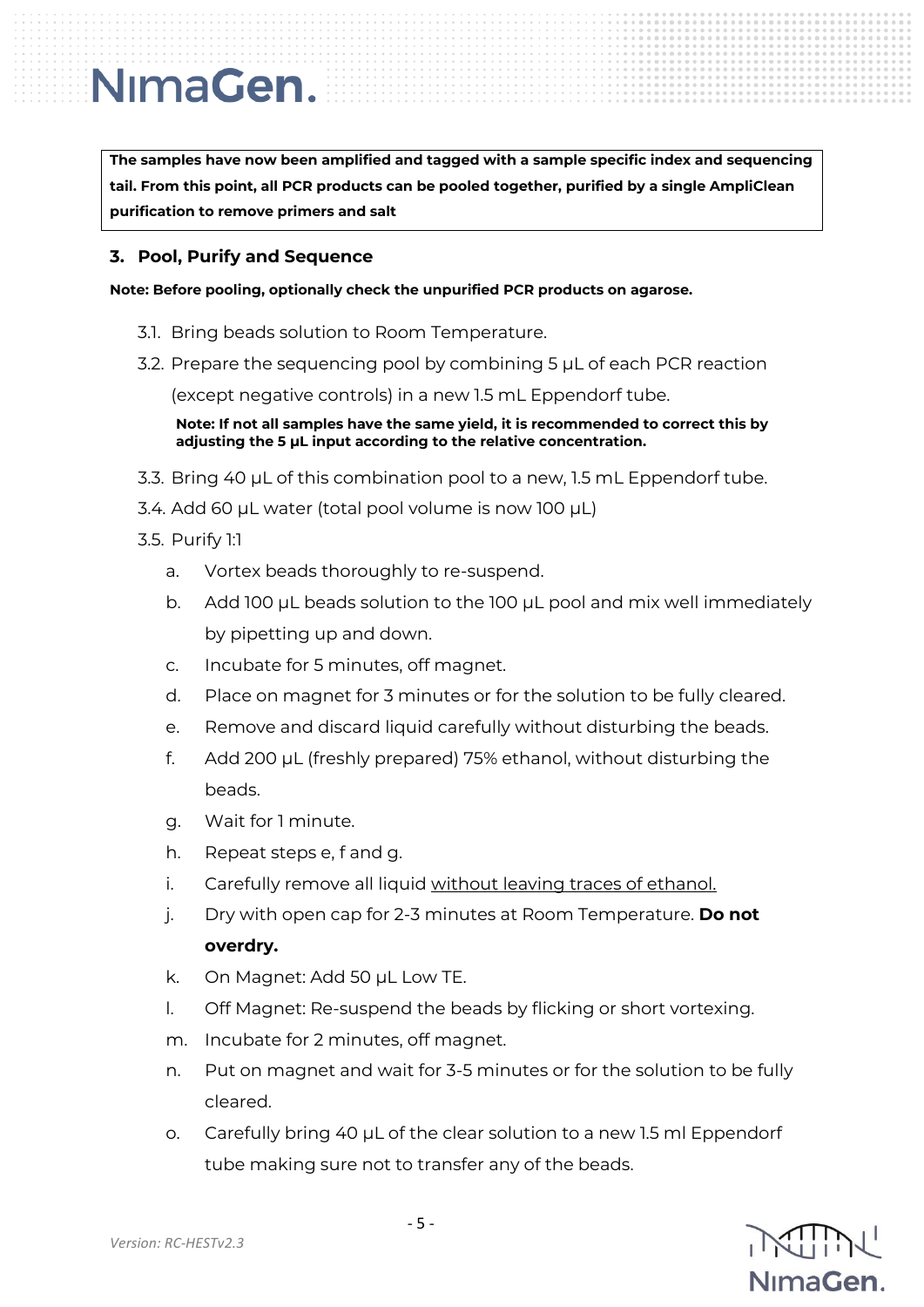### 3.6 Verify library on TapeStation or Bioanalyzer, according to the manufacturer's protocol. If needed, dilute pool.

- a. Example: For TapeStation High Sensitivity kit, dilute 20-30x
- 3.7 Determine final concentration by a duplo Qubit (HS) measurement according to manufacturer's manual. For molarity calculation, always use a fragment length of 220 bp.
- 3.8 Perform Sequencing on an Illumina NGS platform, according to the manufacturer's manual. Appendix 1 outlines the detailed illumina NGS protocols.

#### **Illumina Systems Reference Guides**

- **Miseq System Guide**

NimaGen.

- **Miseq Denature and Dilute Libraries Guide**
- **MiniSeq System Guide**
- **MiniSeq Denature and Dilute Libraries Guide**
- **Nextseq 550 System Guide**
- **NextSeq System Denature and Dilute Libraries Guide**
- **Illumina experiment manager**

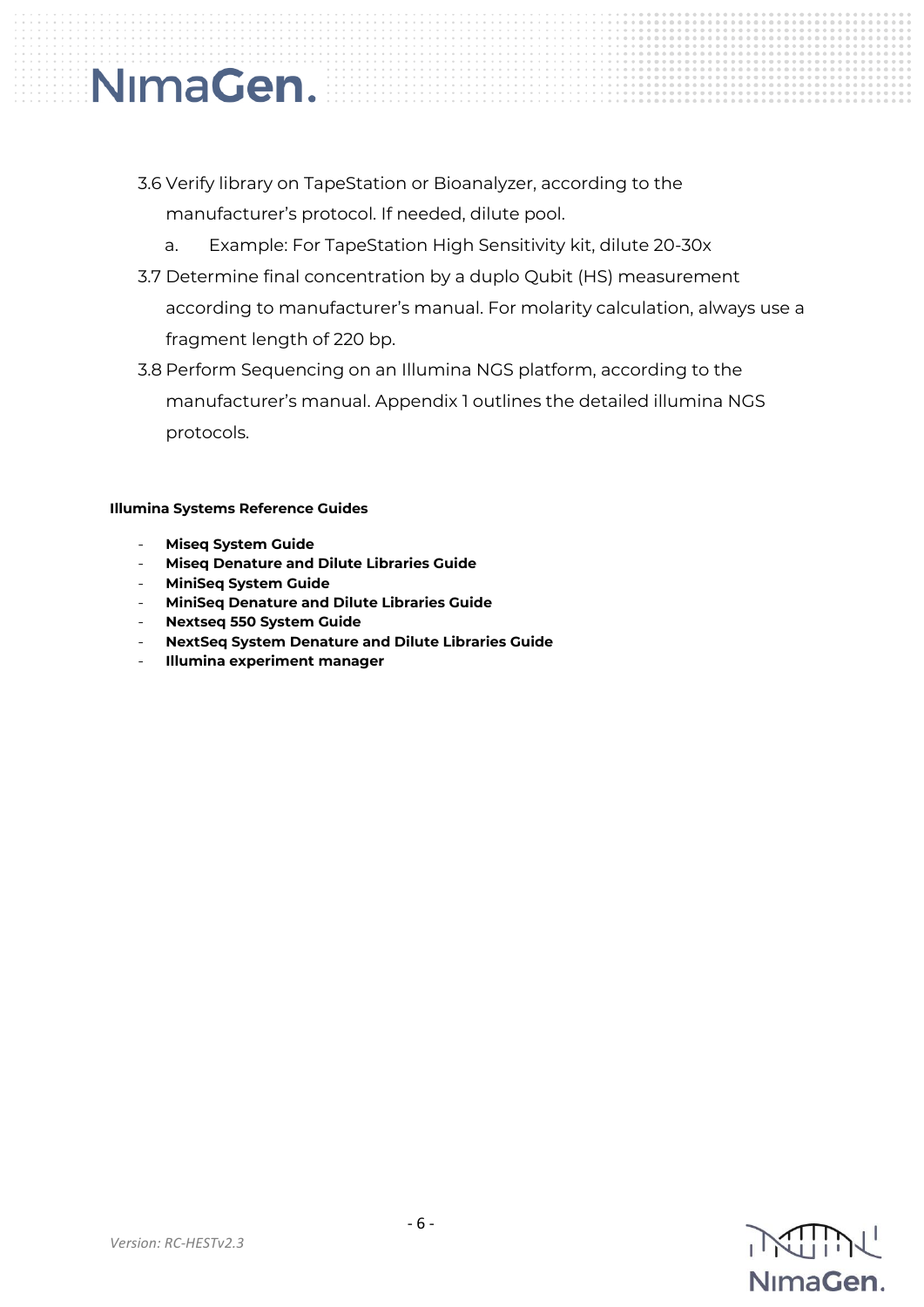### APPENDIX 1: ILLUMINA SEQUENCER PROTOCOLS

### **A: Illumina MiSeq protocol**

Use illumina MiSeq v2 or v3 kit for 150 cycles (2x75 bp run). Ref: MiSeq System Denature and Dilute Libraries Guide #15039740 v03.

1. Thaw DNA sample/library, buffer HT1, and MiSeq cartridge.

**NOTE: MiSeq cartridge should be thawed by submerging it in (but not covering it completely with) water at room temperature. (thawing takes ~ 1.5hr, do not use warm water as it degrades the enzymes). Store other component of MiSeq kit in 4°C refrigerator until ready to start the MiSeq run.**

2. Prepare sample sheet. Workflow: Generate FASTQ. Use the following adapter sequences for trimming in the sample sheet:

> Adapter: GCGAATTTCGACGATCGTTGCATTAACTCGCGAA AdapterRead2: AGATCGGAAGAGCGTCGTGTAGGGAAAGAGTGT

- 3. Dilute DNA to 2 nM using 10 mM Tris-HCl, pH 8.5/0.1%Tween20. (Illumina EBT Buffer).
- 4. Prepare fresh 0.2 N NaOH.
- 5. Mix 10 µL of 2 nM DNA with 10 µL of 0.2N NaOH, vortex, spin down.
- 6. Incubate for 5 minutes at room temperature.
- 7. Add 10 µL of 200mM Tris-HCl pH7.0 to hydrolyse the NaOH.
- 8. Add 970 µL Ice Cold HT1 to DNA/NaOH mix to dilute DNA to 20 pM.
- 9. Dilute the 20 pM library with Ice Cold HTI to 9 pM (for v2 kits) or 12 pM (for v3 kits) in a new tube.
	- a. Version 2 chemistry.
	- b. Dilute 450 of library (20pM) with 550 µL of HT1
		- (This is now 1000µL of 9 pM loading concentration)
	- c. Invert to mix and then pulse centrifuge.
- 10. Mix the MiSeq cartridge by inverting 10x, make sure the reagents do not contain ice.

After mixing, tap the cartridge on the bench 2-3 times to dislodge any air trapped in the bottom of the tubes.

- 11. Load MiSeq cartridge:
	- a. Optional but recommended, use PhiX control: Add a 3% of PhiX control to the library
	- b. Load 600 µL of **the library** to the **Load Samples** well.
- 12. Set up and start MiSeq run: Clean flow cell according to instructions, follow onscreen instructions to load and start instrument.

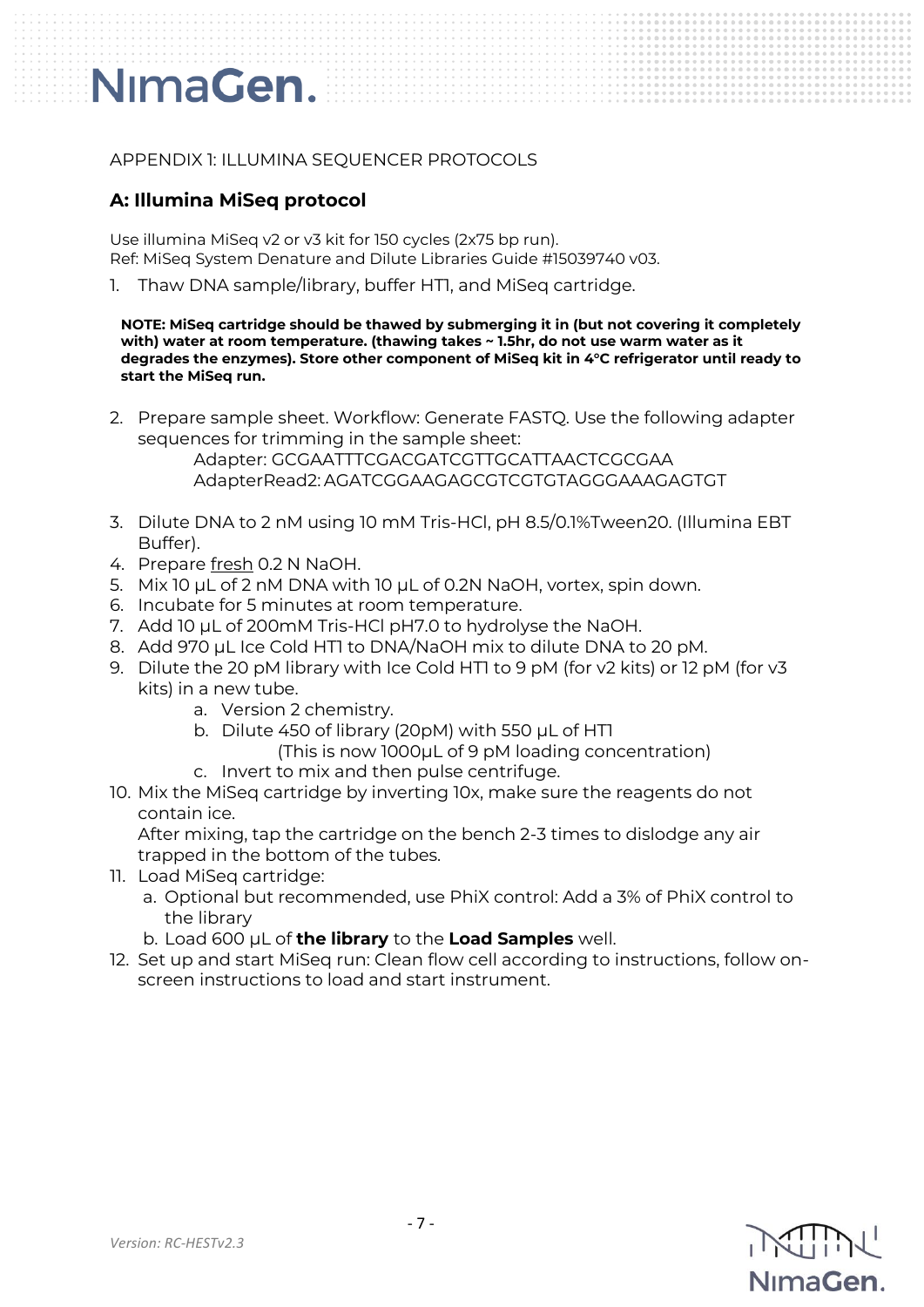### **B: Illumina NextSeq protocol**

Use illumina Nextseq v2 kit for 150 cycles (2x75 bp run)

1. Thaw DNA sample/library, buffer HT1, and NextSeq cartridge

**NOTE: Nextseq cartridge should be thawed by submerging it in (but not covering it completely with) water at room temperature. (thawing takes ~ 1.5hr, do not use warm water as it degrades the enzymes)** 

2. Prepare sample sheet. Workflow: Generate FASTQ. Use the following adapter sequences for trimming in the sample sheet:

> Adapter: GCGAATTTCGACGATCGTTGCATTAACTCGCGAA AdapterRead2: AGATCGGAAGAGCGTCGTGTAGGGAAAGAGTGT

- 3. Dilute DNA to 2 nM using 10 mM Tris-HCl, pH 8.5/0.1%Tween20. (Illumina EBT Buffer)
- 4. Prepare fresh 0.2 N NaOH
- 5. Mix 10 µL of 2 nM DNA with 10 µL of 0.2N NaOH, vortex, spin down
- 6. Incubate for 5 minutes at room temperature
- 7. Add 10 µL of 200mM Tris-HCl pH7.0 to hydrolyse the NaOH
- 8. Add 970 µL Ice Cold HTI to DNA/NaOH mix to dilute DNA to 20 pM
- 9. Dilute the 20 pM library with Ice Cold HT1 to 1 pM in a new tube
	- a. Dilute 75 µL of library (20pM) with 1425 µL of HT1 (This is now 1500µL of 1pM loading concentration)
	- b. Invert to mix and then pulse centrifuge.
- 10. Mix the NextSeq cartridge by inverting 10x, make sure the reagents do not contain ice. After mixing, tap the cartridge on the bench 2-3 times to dislodge any air trapped in the bottom of the tubes.
- 11. Load NextSeq cartridge:
	- a. Optional but recommended, use PhiX control: Add a 3% of PhiX control to the library
	- b. Load 1300 µL of **the library** to the **Load Library Here (10)** well
- 12. Set up and start Nextseq run: Clean flow cell according to instructions, follow on-screen instructions to load and start instrument

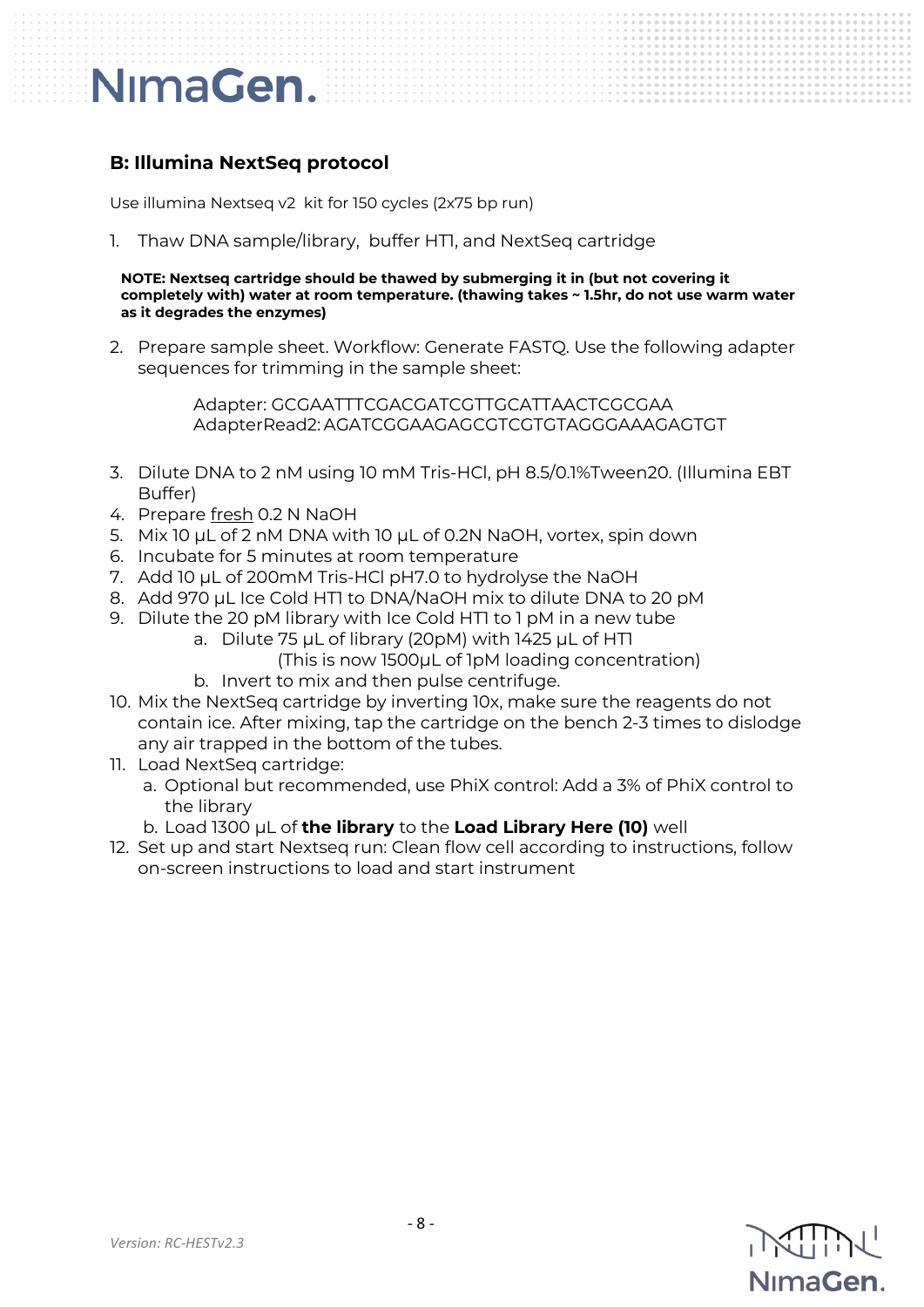### **C: Illumina MiniSeq protocol**

*Use illumina MiniSeq kit for 150 cycles (2x75 bp run)*

1. Thaw DNA sample/library, buffer HT1, and MiniSeq cartridge

**NOTE: MiniSeq cartridge should be thawed by submerging it in (but not covering it completely with) water at room temperature. (thawing takes ~ 2,5hr, do not use warm water as it degrades the enzymes)** 

2. Prepare sample sheet. Workflow: Generate FASTQ. Use the following adapter sequences for trimming in the sample sheet:

Adapter: GCGAATTTCGACGATCGTTGCATTAACTCGCGAA

AdapterRead2: AGATCGGAAGAGCGTCGTGTAGGGAAAGAGTGT

- 3. Dilute DNA to 2 nM using 10 mM Tris-HCl, pH 8.5/0.1%Tween20. (Illumina EBT Buffer).
- 4. Prepare fresh 0.1 N NaOH.
- 5. Mix 10 µL of 1 nM DNA with 10 µL of 0.1N NaOH, vortex, spin down.
- 6. Incubate for 5 minutes at room temperature.
- 7. Add 10 µL of 200mM Tris-HCl pH7.0 to hydrolyse the NaOH.
- 8. Add 970 µL Ice Cold HT1 to DNA/NaOH mix to dilute DNA to 20pM.
- 9. Dilute the 20 pM library with Ice Cold HTI to 1 pM in a new tube.
	- a. Dilute 50 µL of library (20pM) with 950 µL of HTI

(This is now 1000µL of 1 pM loading concentration)

- b. Invert to mix and then pulse centrifuge.
- 10. Mix the MiniSeq cartridge by inverting 10x, make sure the reagents do not contain ice. After mixing, tap the cartridge on the bench 2-3 times to dislodge any air trapped in the bottom of the tubes.
- 11. Load MiniSeq cartridge:
	- a. Optional but recommended, use PhiX control: Add a 3% of PhiX control to the library
	- b. Load 500 µL of **the library** to the **Load Library Here (16)** well
- 12. Set up and start MiniSeq run: Clean flow cell according to instructions, follow on-screen instructions to load and start instrument